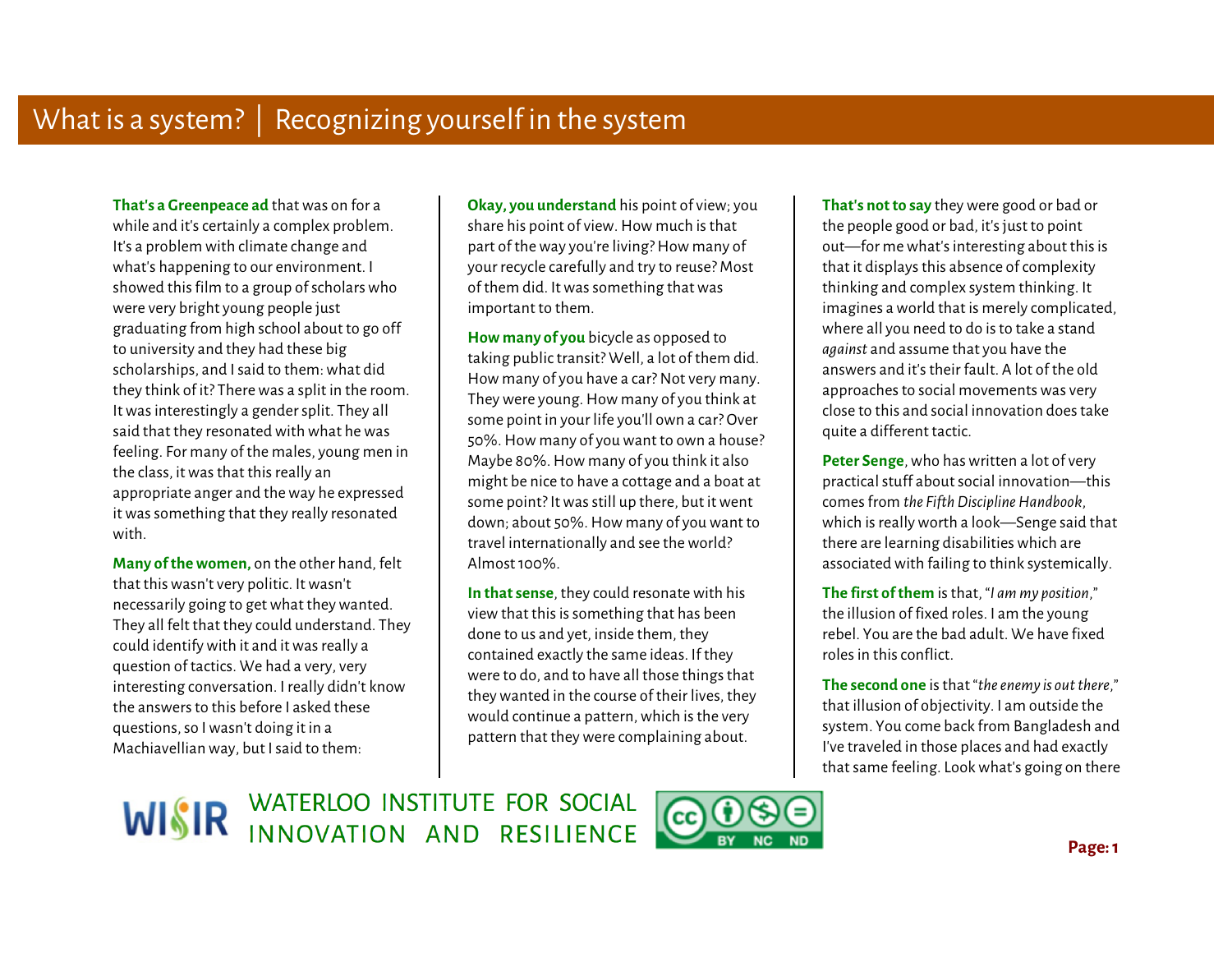Ì and it seems like something that's happening out there. That is not an uncommon and it's not a bad response. Our studies, though, of people who have been able to actually effect a change, suggest that somewhere in there before that happens, they have to find a way of owning that those same things are inside them, that they're not so different from the people who were generating that kind of difficulty, that kind of inequality, and we're not so different than the people who are suffering from it.

We share parts of all of that. We are in the same thing. Interestingly, people like Gandhi recognized that truth absolutely. What made his response different was that even though he was fiercely opposed to the British Empire and what it was doing, he never failed to treat the people who were in charge as fellow human beings who he identified with as well. He didn't see it as an us/them thing. He saw it as something that needs to be changed, but it's not *you* doing it to *me*. When you fail to think systemically, then the enemy is out there. I find with many young system entrepreneurs, activists, people trying to change the system, that anger translates into exactly that.

**Anger at what is wrong** needs to be turned into anger at some*one* or some group who have the power and the resources; and that lens shows a certain kind of truth. You may not have it. They do. However, it won't change the system because, in fact, it's a failure to recognize the similarity between you and the way in which you're both part of the same system. You would not even be able to see it or define it if it was not in you as well.

**The third one** is again you see, the belief that, "*I can take charge*"*.* There's illusion of some control. This is the last time we'll be talking to you adults. We won't be pretty. We won't be patronized. This is it. I'm in control here, whereas, in fact, that is an illusion of control.

**In a complex system**, so many things can change, that the notion that you can charge in and make something turn out the way you think it's going to turn out by a particular strategy is just that: it's an illusion.

**Then there's a fixation on events**. It's like you're in a game. "*I make my move. You make your move*." Again, we're in opposition. That tells us that we're somehow making progress. However, change is very unlikely to happen. As you see in the Israeli-Palestinian conflict, lots of moves happening, lots of believing that you can take charge, a lot of feeling that the enemy is out there, but year after year after year, there isn't any solution.

 Ì **There's also the notion** that, "*things will get steadily worse*" unless you do this or you do that or do the other thing. There's an illusion of continuity that we're on a path and unless I seize control, assume my position, fight the enemy, it's just going to get worse. You can't assume that in complex systems because there is a phenomena which is called *discontinuity*, that when we look at complex patterns, what we see is that they take a certain form and then very abruptly, they will change form and become a different form. There's still some similarities between the forms, but the oscillation, the possibility of taking on multiple forms and of that change being very sudden and abrupt is one important aspect of systems.

 **When you're developing a strategy**, you're taking control and believing the enemy is out there. What good is that if the whole pattern is going to change tomorrow? There's a very interesting study years ago done by Fortune

**WISIR WATERLOO INSTITUTE FOR SOCIAL WISIR** INNOVATION AND RESILIENCE